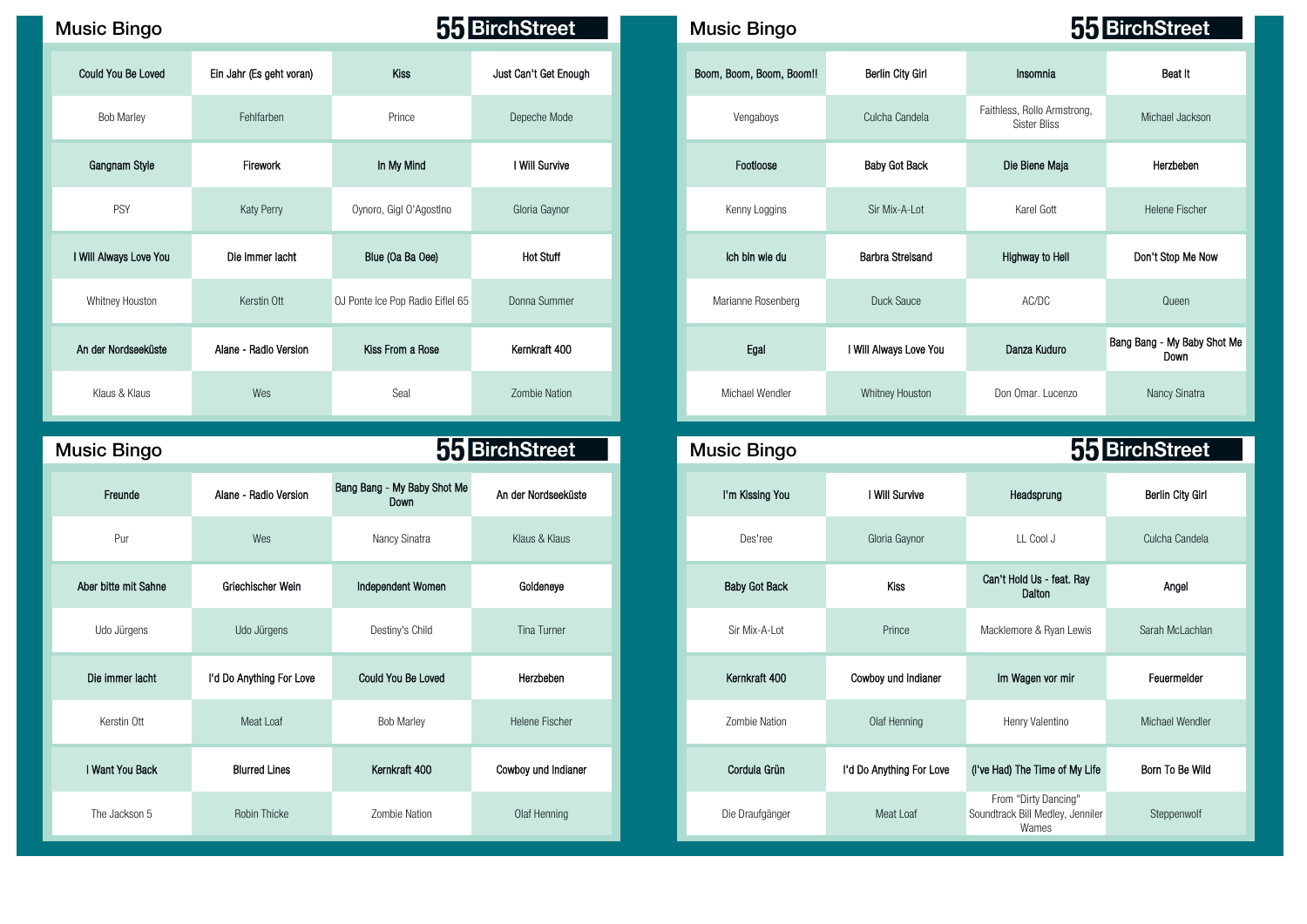| <b>Music Bingo</b>   |                                    |                           | 55 BirchStreet           | <b>Music Bingo</b>      |                                      |                        | 55 BirchStree              |
|----------------------|------------------------------------|---------------------------|--------------------------|-------------------------|--------------------------------------|------------------------|----------------------------|
| Geh mal Bier hol'n   | Dein ist mein ganzes Herz          | <b>Could You Be Loved</b> | 1000 und 1 Nacht         | Cotton Eye Joe          | Feuermelder                          | Egoist                 | Bang Bang - My Bal<br>Down |
| Mickie Krause        | Heinz Rudolf Kunze                 | <b>Bob Marley</b>         | Klaus Lage               | Rednex                  | Michael Wendler                      | Falco                  | <b>Nancy Sinat</b>         |
| Goldeneye            | Kiss                               | Ice Ice Baby              | I Gotta Feeling          | Footloose               | I'm Kissing You                      | Just Can't Get Enough  | Im Wagen vor               |
| Tina Turner          | Prince                             | Vanilla Ice               | <b>Black Eyed Peas</b>   | Kenny Loggins           | Des'ree                              | Depeche Mode           | <b>Henry Valent</b>        |
| <b>Brother Louie</b> | Er hat ein knallrotes<br>Gummiboot | Ghostbusters              | Boom, Boom, Boom, Boom!! | Atemios durch die Nacht | Hey, wir wollen die Eisbärn<br>seh'n | I Gotta Feeling        | Fox On The I               |
| Modern Talking       | Wencke Myhre                       | Ray Parker Jr.            | Vengaboys                | Helene Fischer          | XXL Apres-Ski                        | <b>Black Eyed Peas</b> | Sweet                      |
| Im Wagen vor mir     | <b>Blurred Lines</b>               | I'm Kissing You           | Kiss From a Rose         | Don't Stop Me Now       | Gangnam Style                        | Geh mal Bier hol'n     | I'd Do Anything F          |
| Henry Valentino      | Robin Thicke                       | Des'ree                   | Seal                     | Queen                   | <b>PSY</b>                           | Mickie Krause          | Meat Loat                  |

| <b>Music Bingo</b>                                  |                       |                                  | 55 BirchStreet              | <b>Music Bingo</b>                        |                   |                                        | 55 BirchStreet     |
|-----------------------------------------------------|-----------------------|----------------------------------|-----------------------------|-------------------------------------------|-------------------|----------------------------------------|--------------------|
| Call on Me                                          | <b>Hot Stuff</b>      | Egoist                           | Ein bisschen Spaß muss sein | Er gehört zu mir                          | Independent Women | Don't Stop Me Now                      | Fox On The Run     |
| Eric Prydz                                          | Donna Summer          | Falco                            | Roberto Blanco              | Marianne Rosenberg                        | Destiny's Child   | Queen                                  | Sweet              |
| Das rote Pferd                                      | Daylight in your eyes | Blue (Oa Ba Oee)                 | Beat It                     | <b>Blurred Lines</b>                      | Headsprung        | Kernkraft 400                          | <b>Hot Stuff</b>   |
| Markus Becker, Die Mallorca<br>Cowboys              | No Sweets             | OJ Ponte Ice Pop Radio Eiflel 65 | Michael Jackson             | Robin Thicke                              | LL Cool J         | Zombie Nation                          | Donna Summer       |
| Boom Boom Guetta                                    | Gangnam Style         | Anaconda                         | Die immer lacht             | Helikopter 117 (Mach' den Hub<br>Hub Hub) | Around the World  | Beat It                                | Danza Kuduro       |
| David Guetta's Electro Hop<br>Remix Black Eyed Peas | PSY                   | Nicki Minai                      | Kerstin Ott                 | Tobee                                     | Daft Punk         | Michael Jackson                        | Don Omar, Lucenzo  |
| Dein ist mein ganzes Herz                           | Danza Kuduro          | Goldeneye                        | Feuermelder                 | I Gotta Feeling                           | Dragostea Din Tei | Das rote Pferd                         | Con Calma          |
| Heinz Rudolf Kunze                                  | Don Omar, Lucenzo     | Tina Turner                      | Michael Wendler             | <b>Black Eyed Peas</b>                    | 0-Zone            | Markus Becker, Die Mallorca<br>Cowboys | Daddy Yankee, Snov |

| sic Bingo            |                                    |                           | 55 BirchStreet           | <b>Music Bingo</b>      |                                      |                        | 55 BirchStreet                      |
|----------------------|------------------------------------|---------------------------|--------------------------|-------------------------|--------------------------------------|------------------------|-------------------------------------|
| Geh mal Bier hol'n   | Dein ist mein ganzes Herz          | <b>Could You Be Loved</b> | 1000 und 1 Nacht         | Cotton Eye Joe          | Feuermelder                          | Egoist                 | Bang Bang - My Baby Shot Me<br>Down |
| Mickie Krause        | Heinz Rudolf Kunze                 | <b>Bob Marley</b>         | Klaus Lage               | Rednex                  | Michael Wendler                      | Falco                  | Nancy Sinatra                       |
| Goldeneye            | <b>Kiss</b>                        | Ice Ice Baby              | I Gotta Feeling          | Footloose               | I'm Kissing You                      | Just Can't Get Enough  | Im Wagen vor mir                    |
| Tina Turner          | Prince                             | Vanilla Ice               | <b>Black Eyed Peas</b>   | Kenny Loggins           | Des'ree                              | Depeche Mode           | Henry Valentino                     |
| <b>Brother Louie</b> | Er hat ein knallrotes<br>Gummiboot | Ghostbusters              | Boom, Boom, Boom, Boom!! | Atemios durch die Nacht | Hey, wir wollen die Eisbärn<br>seh'n | I Gotta Feeling        | Fox On The Run                      |
| Modern Talking       | Wencke Myhre                       | Ray Parker Jr.            | Vengaboys                | Helene Fischer          | XXL Apres-Ski                        | <b>Black Eyed Peas</b> | Sweet                               |
| Im Wagen vor mir     | <b>Blurred Lines</b>               | I'm Kissing You           | Kiss From a Rose         | Don't Stop Me Now       | Gangnam Style                        | Geh mal Bier hol'n     | I'd Do Anything For Love            |
| Henry Valentino      | Robin Thicke                       | Des'ree                   | Seal                     | Queen                   | <b>PSY</b>                           | Mickie Krause          | Meat Loaf                           |

| c Bingo                                       |                       |                                  | 55 BirchStreet              | <b>Music Bingo</b>                        |                   | 55 BirchStreet                         |  |
|-----------------------------------------------|-----------------------|----------------------------------|-----------------------------|-------------------------------------------|-------------------|----------------------------------------|--|
| Call on Me                                    | <b>Hot Stuff</b>      | Egoist                           | Ein bisschen Spaß muss sein | Er gehört zu mir                          | Independent Women | Don't Stop Me Now                      |  |
| Eric Prydz                                    | Donna Summer          | Falco                            | Roberto Blanco              | Marianne Rosenberg                        | Destiny's Child   | Queen                                  |  |
| as rote Pferd                                 | Daylight in your eyes | Blue (Oa Ba Oee)                 | Beat It                     | <b>Blurred Lines</b>                      | Headsprung        | Kernkraft 400                          |  |
| Becker, Die Mallorca<br>Cowboys               | No Sweets             | OJ Ponte Ice Pop Radio Eiflel 65 | Michael Jackson             | Robin Thicke                              | LL Cool J         | Zombie Nation                          |  |
| n Boom Guetta                                 | Gangnam Style         | Anaconda                         | Die immer lacht             | Helikopter 117 (Mach' den Hub<br>Hub Hub) | Around the World  | Beat It                                |  |
| uetta's Electro Hop<br><b>Black Eyed Peas</b> | <b>PSY</b>            | Nicki Minaj                      | Kerstin Ott                 | Tobee                                     | Daft Punk         | Michael Jackson                        |  |
| mein ganzes Herz                              | Danza Kuduro          | Goldeneye                        | Feuermelder                 | I Gotta Feeling                           | Dragostea Din Tei | Das rote Pferd                         |  |
| iz Rudolf Kunze                               | Don Omar. Lucenzo     | Tina Turner                      | Michael Wendler             | <b>Black Eyed Peas</b>                    | 0-Zone            | Markus Becker, Die Mallorca<br>Cowboys |  |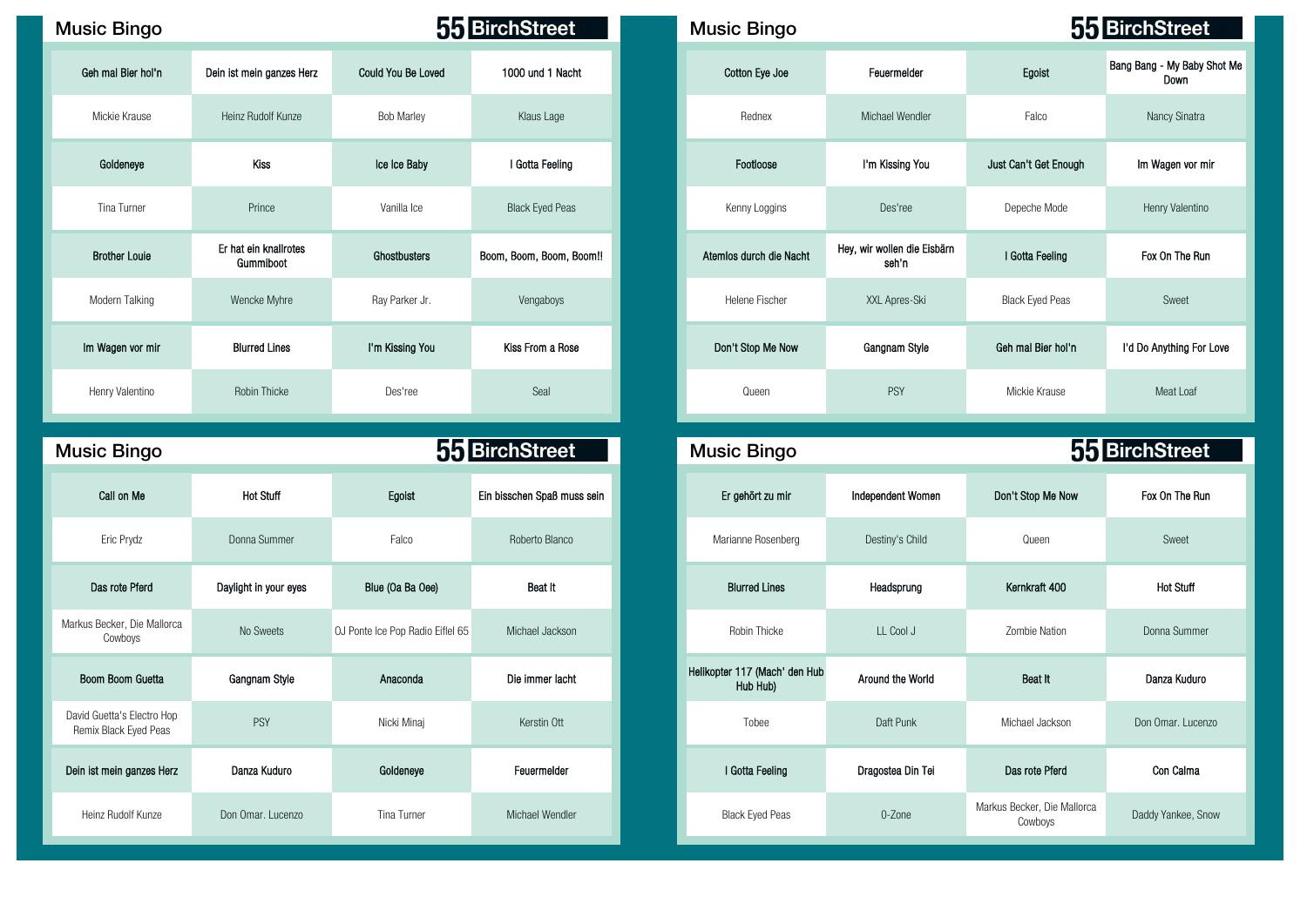| <b>Music Bingo</b>       |                                                                   |                                                     | 55 BirchStreet                   | <b>Music Bingo</b>                 |                                              | 55 BirchStreet           |                         |
|--------------------------|-------------------------------------------------------------------|-----------------------------------------------------|----------------------------------|------------------------------------|----------------------------------------------|--------------------------|-------------------------|
| <b>Freed From Desire</b> | Blue (Oa Ba Oee)                                                  | Fox On The Run                                      | I Will Always Love You           | Don't Cha                          | Im Wagen vor mir                             | <b>Kiss</b>              |                         |
| Gala                     | OJ Ponte Ice Pop Radio Eiflel 65                                  | Sweet                                               | Whitney Houston                  | Pussy Cat Dolls                    | Henry Valentino                              | Prince                   |                         |
| Ice Ice Baby             | (I've Had) The Time of My Life                                    | <b>Hot Stuff</b>                                    | I Gotta Feeling                  | Highway to Hell                    | Call Me Maybe                                | Boom, Boom, Boom, Boom!! |                         |
| Vanilla Ice              | From "Dirty Dancing"<br>Soundtrack Bill Medley, Jenniler<br>Wames | Donna Summer                                        | <b>Black Eyed Peas</b>           | AC/DC                              | Carly Rae Jepsen                             | Vengaboys                |                         |
| Freunde                  | Anaconda                                                          | <b>Hot N Cold</b>                                   | Don't Cha                        | Anita                              | Blue (Oa Ba Oee)                             | 1000 und 1 Nacht         |                         |
| Pur                      | Nicki Minaj                                                       | Katy Perry                                          | Pussy Cat Dolls                  | Costa Cordalis                     | OJ Ponte Ice Pop Radio Eiflel 65             | Klaus Lage               |                         |
| Beat It                  | Despacito                                                         | Boom Boom Guetta                                    | <b>Barbra Streisand</b>          | Er hat ein knallrotes<br>Gummiboot | Footloose                                    | <b>Hey Baby</b>          | Hey, wir wollen die Eis |
| Michael Jackson          | Luis Fonsi, Daddy Yankee                                          | David Guetta's Electro Hop<br>Remix Black Eyed Peas | Duck Sauce                       | Wencke Myhre                       | Kenny Loggins                                | DJ Ötzi                  |                         |
| <b>Music Bingo</b>       |                                                                   |                                                     | 55 BirchStreet                   | <b>Music Bingo</b>                 |                                              | 55 BirchStreet           |                         |
| Cotton Eye Joe           | Alane - Radio Version                                             | Con Calma                                           | Blue (Oa Ba Oee)                 | Dragostea Din Tei                  | I Want You Back                              | <b>Circle of Life</b>    |                         |
| Rednex                   | Wes                                                               | Daddy Yankee, Snow                                  | OJ Ponte Ice Pop Radio Eiflel 65 | 0-Zone                             | The Jackson 5                                | Elton John               |                         |
| Freunde                  | Die da!?!                                                         | Despacito                                           | Cordula Grün                     | Anita                              | <b>Berlin City Girl</b>                      | I'm Kissing You          |                         |
| Pur                      | Die Fantastischen Vier                                            | Luis Fonsi, Daddy Yankee                            | Die Draufgänger                  | Costa Cordalis                     | Culcha Candela                               | Des'ree                  |                         |
| <b>Brother Louie</b>     | In My Mind                                                        | An der Nordseeküste                                 | Anita                            | Egal                               | Alles wird aus Hack gemacht                  | Don't Stop Me Now        |                         |
| Modern Talking           | Oynoro, Gigl O'AgostIno                                           | Klaus & Klaus                                       | Costa Cordalis                   | Michael Wendler                    | Ralf "Ralle" Petersen, Hack<br><b>Norris</b> | Queen                    |                         |

| sic Bingo         |                                                                   |                                                     | 55 BirchStreet          |  | <b>Music Bingo</b>                 |                                  |                          | 55 BirchStreet                       |  |  |  |
|-------------------|-------------------------------------------------------------------|-----------------------------------------------------|-------------------------|--|------------------------------------|----------------------------------|--------------------------|--------------------------------------|--|--|--|
| Freed From Desire | Blue (Oa Ba Oee)                                                  | Fox On The Run                                      | I Will Always Love You  |  | Don't Cha                          | Im Wagen vor mir                 | Kiss                     | I Will Always Love You               |  |  |  |
| Gala              | OJ Ponte Ice Pop Radio Eiflel 65                                  | Sweet                                               | <b>Whitney Houston</b>  |  | Pussy Cat Dolls                    | Henry Valentino                  | Prince                   | Whitney Houston                      |  |  |  |
| Ice Ice Baby      | (I've Had) The Time of My Life                                    | <b>Hot Stuff</b>                                    | I Gotta Feeling         |  | <b>Highway to Hell</b>             | Call Me Maybe                    | Boom, Boom, Boom, Boom!! | Don't Stop Me Now                    |  |  |  |
| Vanilla Ice       | From "Dirty Dancing"<br>Soundtrack Bill Medley, Jenniler<br>Wames | Donna Summer                                        | <b>Black Eyed Peas</b>  |  | AC/DC                              | Carly Rae Jepsen                 | Vengaboys                | Queen                                |  |  |  |
| Freunde           | Anaconda                                                          | <b>Hot N Cold</b>                                   | Don't Cha               |  | Anita                              | Blue (Oa Ba Oee)                 | 1000 und 1 Nacht         | Firework                             |  |  |  |
| Pur               | Nicki Minaj                                                       | Katy Perry                                          | Pussy Cat Dolls         |  | Costa Cordalis                     | OJ Ponte Ice Pop Radio Eiflel 65 | Klaus Lage               | <b>Katy Perry</b>                    |  |  |  |
| Beat It           | Despacito                                                         | Boom Boom Guetta                                    | <b>Barbra Streisand</b> |  | Er hat ein knallrotes<br>Gummiboot | Footloose                        | <b>Hey Baby</b>          | Hey, wir wollen die Eisbärn<br>seh'n |  |  |  |
| Michael Jackson   | Luis Fonsi, Daddy Yankee                                          | David Guetta's Electro Hop<br>Remix Black Eyed Peas | Duck Sauce              |  | Wencke Myhre                       | Kenny Loggins                    | DJ Ötzi                  | XXL Apres-Ski                        |  |  |  |
| cio Dinao         | 55 RirchStreet<br>55 RirchStreet<br>Music Ringo                   |                                                     |                         |  |                                    |                                  |                          |                                      |  |  |  |

| Con Calma<br>Blue (Oa Ba Oee)<br>Alane - Radio Version<br>I Want You Back<br>Circle of Life<br>Dragostea Din Tei<br>Wes<br>Daddy Yankee, Snow<br>OJ Ponte Ice Pop Radio Eiflel 65<br>0-Zone<br>Elton John<br>The Jackson 5<br>Cordula Grün<br>Anita<br>Die da!?!<br><b>Berlin City Girl</b><br>I'm Kissing You<br>Despacito<br>Luis Fonsi, Daddy Yankee<br>Costa Cordalis<br>Des'ree<br>Die Fantastischen Vier<br>Die Draufgänger<br>Culcha Candela<br>Anita<br>In My Mind<br>Egal<br>An der Nordseeküste<br>Alles wird aus Hack gemacht<br>Ralf "Ralle" Petersen, Hack<br>Michael Wendler<br>Klaus & Klaus<br>Costa Cordalis<br>Oynoro, Gigl O'Agostino<br>Queen<br><b>Norris</b><br>Beat It<br>Im Wagen vor mir<br>I Don't Want to Miss a Thing<br>Could You Be Loved<br>I Gotta Feeling<br><b>Bob Marley</b><br><b>Black Eyed Peas</b><br>Aerosmith<br>Michael Jackson<br>Henry Valentino<br>Aerosmith | <b>Bingo</b>  |  | 55 BirchStreet | <b>Music Bingo</b> | 55 BirchStreet               |  |
|-----------------------------------------------------------------------------------------------------------------------------------------------------------------------------------------------------------------------------------------------------------------------------------------------------------------------------------------------------------------------------------------------------------------------------------------------------------------------------------------------------------------------------------------------------------------------------------------------------------------------------------------------------------------------------------------------------------------------------------------------------------------------------------------------------------------------------------------------------------------------------------------------------------|---------------|--|----------------|--------------------|------------------------------|--|
|                                                                                                                                                                                                                                                                                                                                                                                                                                                                                                                                                                                                                                                                                                                                                                                                                                                                                                           | tton Eye Joe  |  |                |                    |                              |  |
|                                                                                                                                                                                                                                                                                                                                                                                                                                                                                                                                                                                                                                                                                                                                                                                                                                                                                                           | Rednex        |  |                |                    |                              |  |
|                                                                                                                                                                                                                                                                                                                                                                                                                                                                                                                                                                                                                                                                                                                                                                                                                                                                                                           | Freunde       |  |                |                    |                              |  |
|                                                                                                                                                                                                                                                                                                                                                                                                                                                                                                                                                                                                                                                                                                                                                                                                                                                                                                           | Pur           |  |                |                    |                              |  |
|                                                                                                                                                                                                                                                                                                                                                                                                                                                                                                                                                                                                                                                                                                                                                                                                                                                                                                           | other Louie   |  |                |                    | Don't Stop Me Now            |  |
|                                                                                                                                                                                                                                                                                                                                                                                                                                                                                                                                                                                                                                                                                                                                                                                                                                                                                                           | dern Talking  |  |                |                    |                              |  |
|                                                                                                                                                                                                                                                                                                                                                                                                                                                                                                                                                                                                                                                                                                                                                                                                                                                                                                           | ind the World |  |                |                    | I Don't Want to Miss a Thing |  |
|                                                                                                                                                                                                                                                                                                                                                                                                                                                                                                                                                                                                                                                                                                                                                                                                                                                                                                           | Daft Punk     |  |                |                    |                              |  |